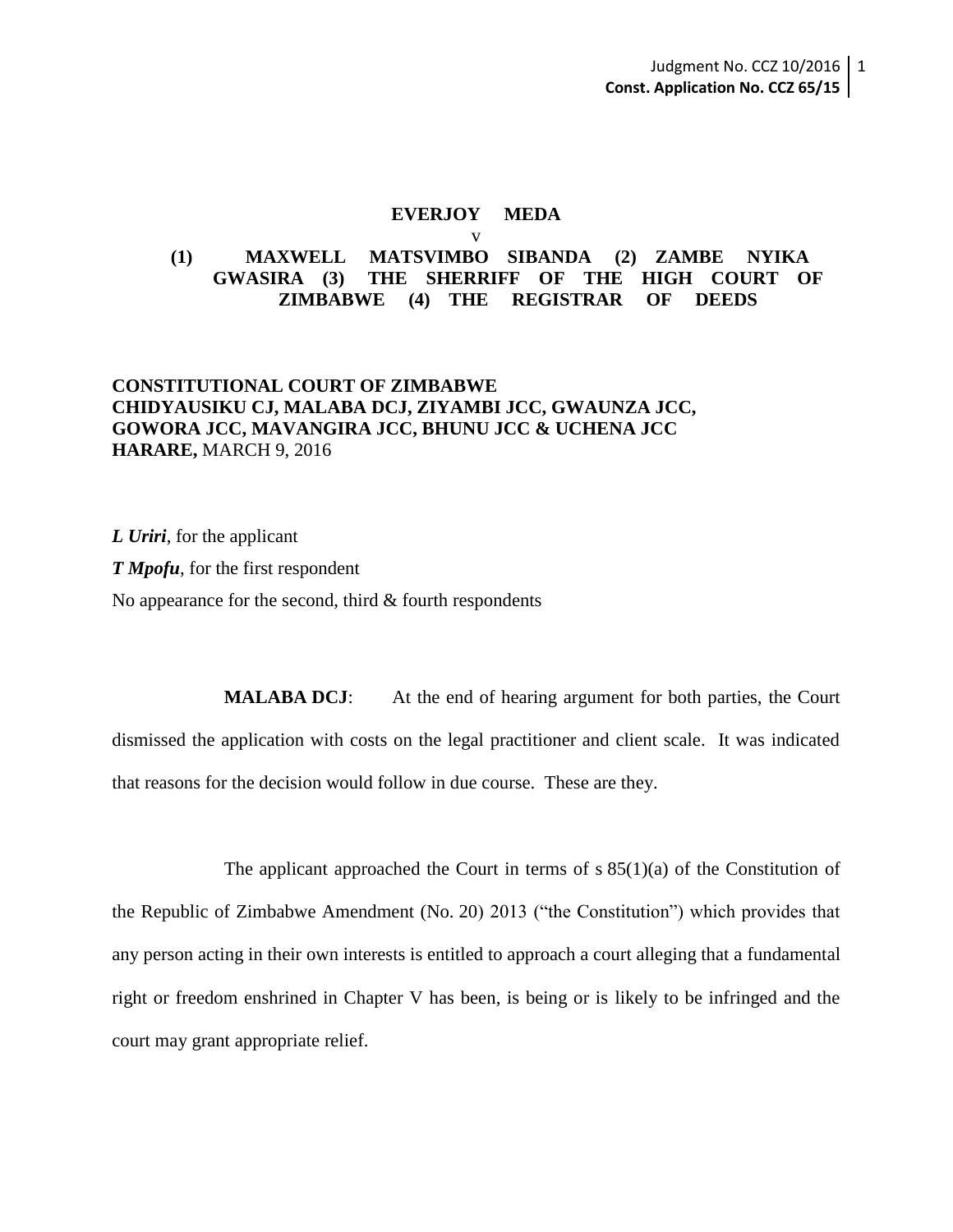The applicant is customarily married to the second respondent. During the subsistence of the marriage immovable property known as Stand No. 48 Dan Judson Road, Milton Park, Harare ("the property") was acquired and registered in the name of the second respondent. The couple separated in 2001 and the second respondent moved out of the said property. The ownership of the house was not changed at the Deeds Registry and title remained with the second respondent.

In 2010, the second respondent entered into a business transaction with the first respondent in terms of which he undertook to cut timber at the latter's plantation. The second respondent failed to perform his obligations in terms of the agreement leading to the first respondent suing him for breach of contract and loss of future earnings. The first respondent obtained a default judgment from the High Court and proceeded to attach the property, which was still in the name of the second respondent. The first respondent also applied to the High Court for an order declaring the property especially executable. The applicant opposed the application on the basis that she was entitled to 50% share of the property. She argued that the property could not be sold in execution, to recover her husband's debts.

The court *a quo* granted the order sought by the first respondent declaring the property especially executable. The applicant did not appeal against the judgment. It remains extant. Instead the applicant approached the Court in terms of s 85(1) of the Constitution alleging that she has personal rights to the property which have been infringed by the order declaring the property especially executable. She alleged the right to property enshrined in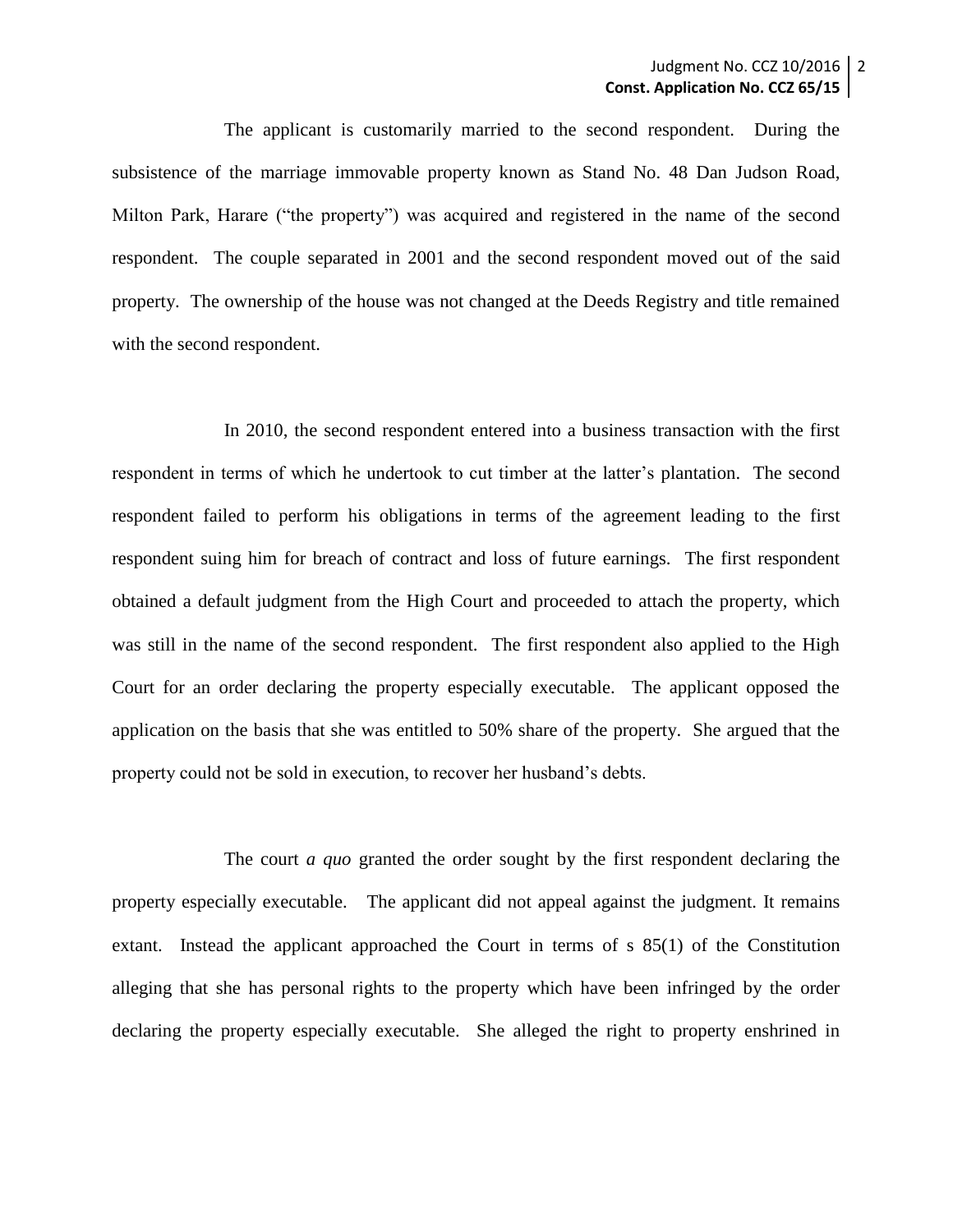s 71(3) of the Constitution has been infringed. The founding affidavit made no reference to any other fundamental human right enshrined in Chapter V of the Constitution being infringed.

Mr *Mpofu* for the first respondent took several points *in limine*. He argued that the application was improperly before the Court, because the remedy the applicant should have utilized was that of an appeal to the Supreme Court as the application was in response to the judgment of the High Court. Mr *Mpofu* argued that the Constitutional Court has no jurisdiction to overturn an extant order of the High Court in a constitutional application not alleging that the decision was a violation of the right to equal protection of the law.

Mr *Mpofu* argued that if the decision of the High Court was on a constitutional point raised before that Court the applicant ought to have approached the Court by way of appeal on that point in terms of s 167(5)(b) of the Constitution. Mr *Mpofu* further argued that the court *a quo's* decision was based on the interpretation and application of ss 2 and 14 of the Deeds Registries Act [*Cap. 20:05*] on real rights and the effect of their registration. According to Mr *Mpofu* having not appealed against the order of the court *a quo*, the applicant cannot have it set aside without impugning the constitutionality of the statutory provisions in terms of which the judgment was made.

Mr *Uriri* for the applicant indicated that he had instructions to withdraw the matter and sought to apply that the matter be withdrawn. Mr *Mpofu* opposed this application arguing that the matter should not be withdrawn, but that the Court exercise its discretion and dismiss the matter with costs on a higher scale.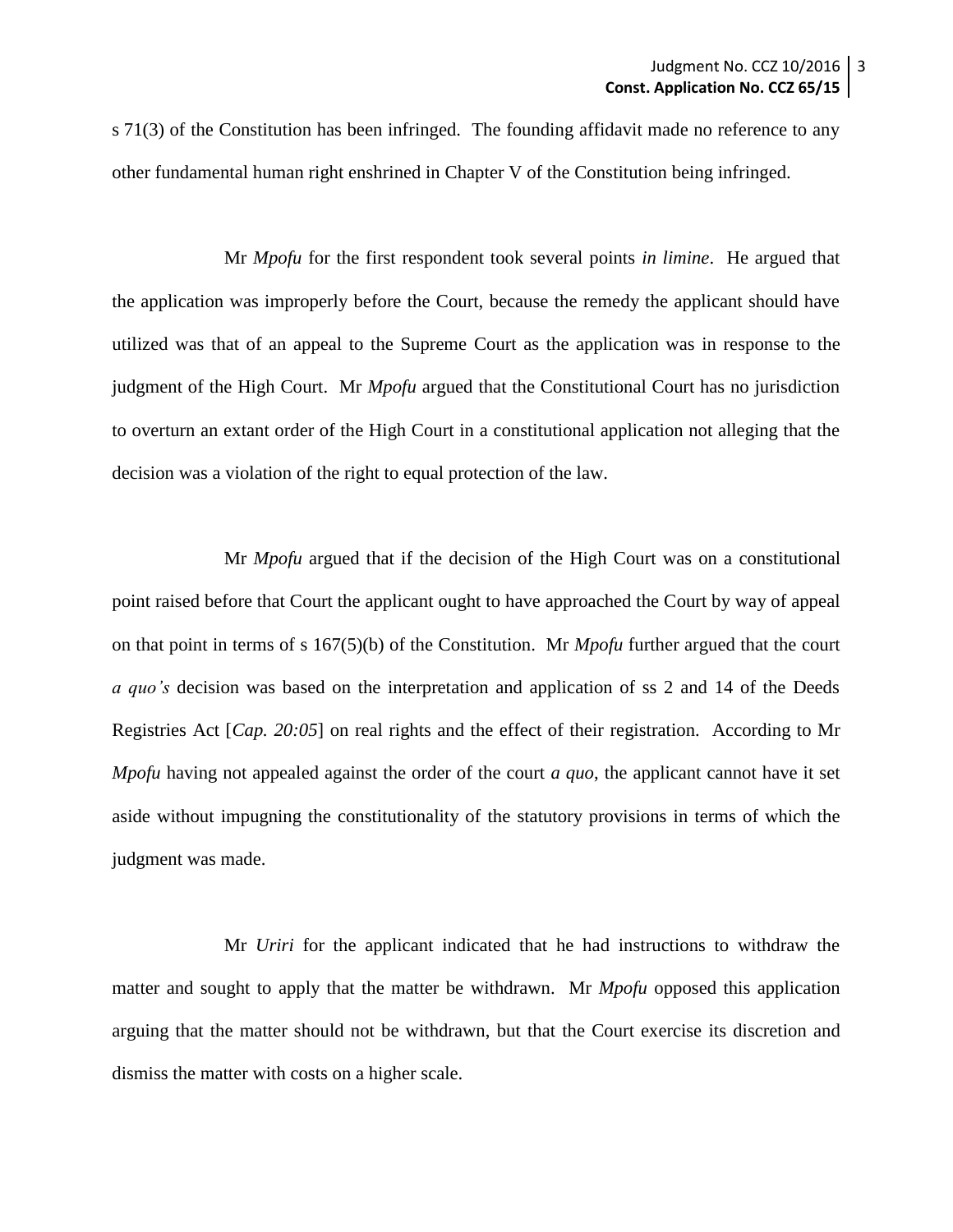While parties may at any time before a matter is set down, withdraw a matter, with a tender of costs the same does not hold true for a matter that has already been set down for hearing. Once a matter is set down, withdrawal is not there for the taking.

The applicable principles are set out in Erasmus "*Superior Court Practice*" B1- 304. A person who has instituted proceedings is entitled to withdraw such proceedings without the other party's concurrence and without leave of the court at any time before the matter is set down. The proceedings are those in which there is lis between the parties one of whom seeks redress or the enforcement of rights against the other. An application for appropriate relief on the grounds of alleged violation of a right is such a proceeding.

Once a matter has been set down for hearing it is not competent for a party who has instituted such proceedings to withdraw them without either the consent of all the parties or the leave of the court. In the absence of such consent or leave, a purported notice of withdrawal will be invalid. The court has a discretion whether or not to grant such leave upon application. The question of injustice to the other parties is germane to the exercise of the court's discretion. It is, however, not ordinarily the function of the court to force a person to proceed with an action against his will or to investigate the reasons for abandoning or wishing to abandon one.

See *- Abramacos v Abramacos* 1953(4) SA 474(SR); *Pearson & Hutton NNO v Hitseroth* 1967(3) 591(E) at 593D, 594H *Protea Assurance Co Ltd v Gamlase* 1971(1)SA 460(E) at 465G *Huggins v Ryan NO* 1978(1) SA 216(R) at 218D *Franco Vignazia Enterprises (Pty) Ltd v Berry* 1983(2) SA 290(C) at 295H *Levy v Levy* 1991(3) SA 614(A) at 620B HERBSTEIN *& Van Winsen* "*The Civil Practice of the High Courts and Supreme Court of Appeal of South Africa*" (5ed) p 750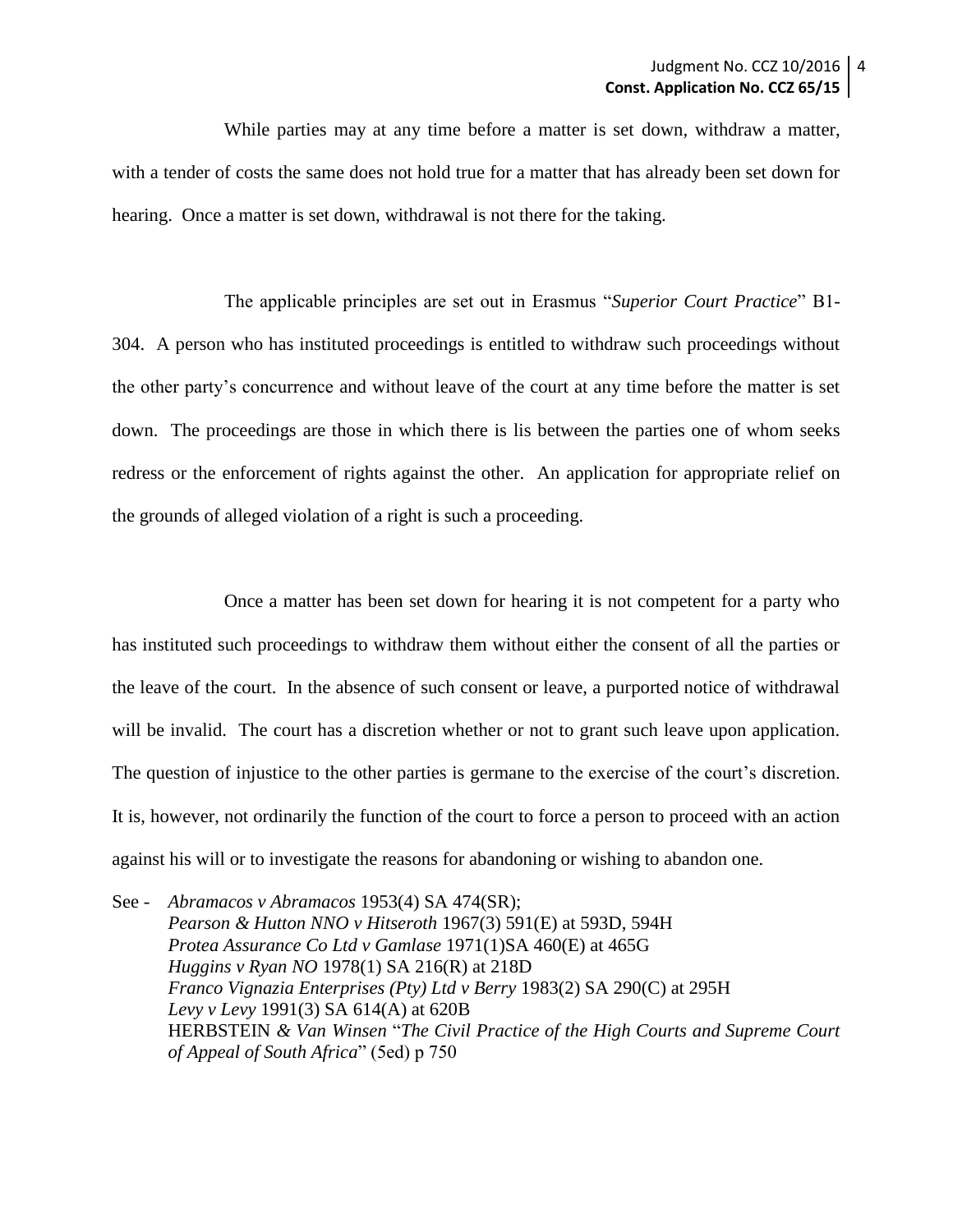From the above authorities, it is the law that a court, having satisfied itself that a

matter is properly before it, can refuse to grant an application for withdrawal of the matter.

Faced with this compelling position of the law, Mr *Uriri* then sought to argue that

there was no application before the Court to dismiss. It was his view that as an application in

terms of s 85(1)(a) of the Constitution was brought before the Court instead of an appeal against

the judgment of the court *a quo* the matter was improperly before the Court.

Mr *Urir*i failed to appreciate the import of s 85(1) of the Constitution. The

section provides:

### "**85 Enforcement of fundamental human rights and freedoms**

- (1) Any of the following persons, namely-
	- (a) any person acting in their own interests;
	- (b) …….
	- $(c)$  …
	- (d) …
	- (e) …

Is entitled to approach a court, *alleging* that a fundamental right or freedom enshrined in this Chapter has been, is being or is likely to be infringed, and the court may grant appropriate relief, including a declaration of rights and an award of compensation." (emphasis)

It is clear from a reading of s 85(1) of the Constitution that a person approaching the Court in terms of the section only has to allege an infringement of a fundamental human right for the Court to be seized with the matter. The purpose of the section is to allow litigants as much freedom of access to courts on questions of violation of fundamental human rights and freedoms with minimal technicalities. The facts on which the allegation is based must of course, appear in the founding affidavit.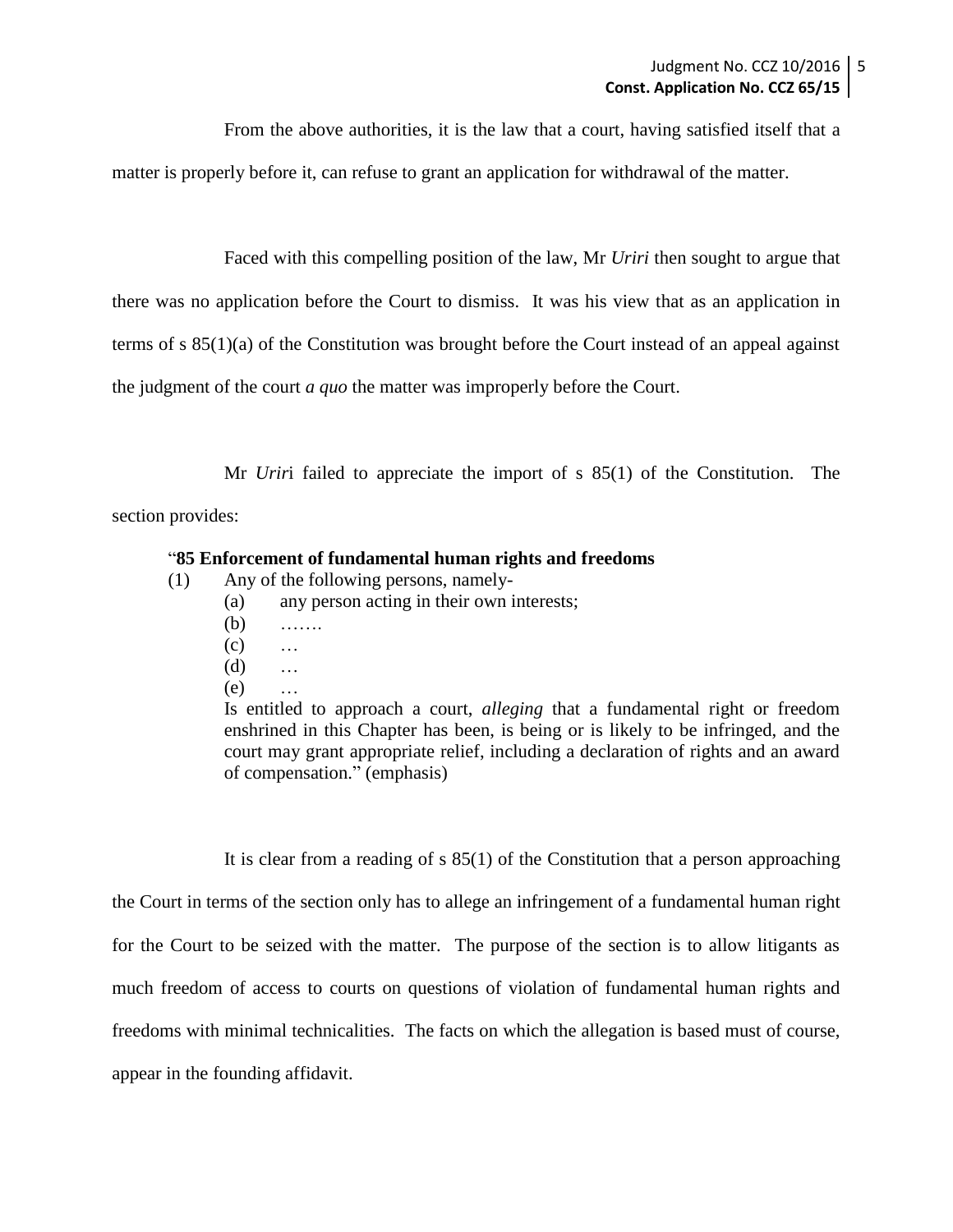Whether or not the allegation is subsequently established as true is a question which does not arise in an enquiry as to whether the matter is properly before the Court in terms of s 85(1). In this case, the applicant alleged in the founding affidavit that her right to property had been infringed.

Whether her allegation is true or not is not the issue. What matters is that she alleged a violation of a fundamental human right and as such the Court was properly seized with the matter. The question of the veracity of the allegation would have been tested on the basis of evidence placed before the Court.

The Court agrees with Mr *Mpofu* that there is an application before it to dismiss. Having made this finding, the Court also accepts Mr *Mpofu's* preliminary point that the applicant should have exhausted the remedy of an appeal instead of making a constitutional application. The law provides a clear remedy of an appeal where an applicant is not happy with a decision of a lower court. Competent relief could have been granted by the Supreme Court, on appeal since all that the applicant wanted was an order that the property in dispute was not especially executable and subject to sale by execution.

In *State v Mhlungu* 1995 3 SA 867 (CC) at para. 59, a general principle is laid down to the effect that where it is possible to decide any case, civil or criminal, without reaching a constitutional issue, that is the course which should be followed.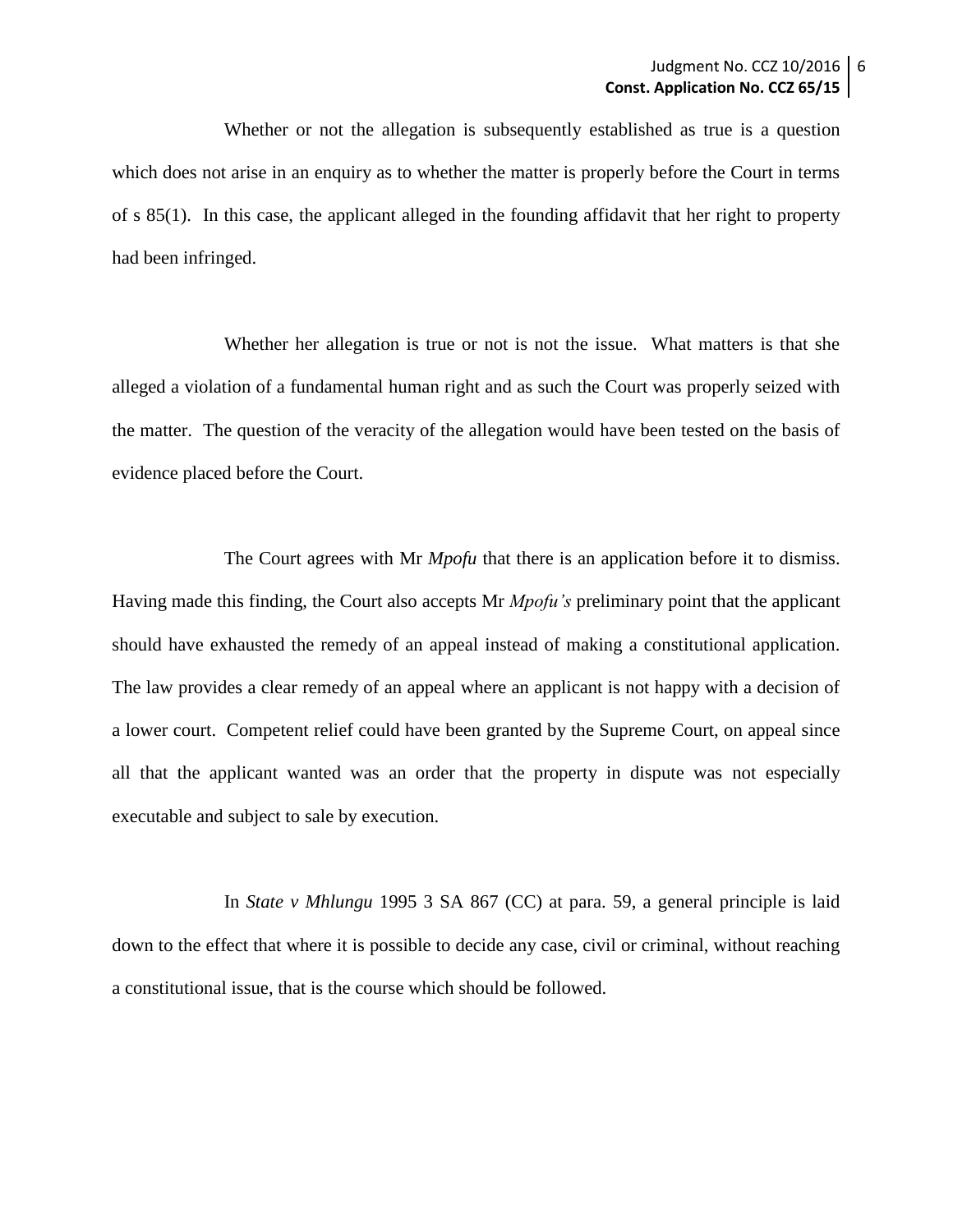In *MEC for Development Planning & Local Government, Gauteng v Democratic* 

*Party* 1998(4) SA 1157 (CC) it was said:

"Where there are both constitutional issues and other issues in the appeal, it will seldom be in the interests of justice that the appeal be brought directly to this Court."

Useful guidance can also be gleaned from the decisions of the United States

Supreme Court. In *Spector Motor Services, inc. V. Mclaughlin*, 323 U.S. 101, 103 (1944),

JUSTICE FRANKFURTER remarked:

"[i] there is no doctrine more deeply rooted than any other in the process of constitutional adjudication, it is that we ought not pass on questions of constitutionality ….unless such adjudication is unavoidable."

In *Ashwander V. Tenessee Valley Authority* (TVA) 297 U.S. 288, 345-48, (1936)

the Court held:

"The last resort rule states that a court should "not pass upon a constitutional question ….if there is also present some other ground upon which the case may be disposed of."

It was the unanimous decision of the Court that the matter be dismissed.

### **COSTS**

The applicant, through Mr *Uriri* offered to pay costs on the ordinary scale. However, Mr *Mpofu* for the first respondent argued that the applicant should be mulcted with costs on the legal practitioner and own client scale. It was his submission that the matter, between the same parties, on the same facts and for the same relief had previously been brought by the applicant under a different case no. CCZ 31/15, and had been struck off the roll. It was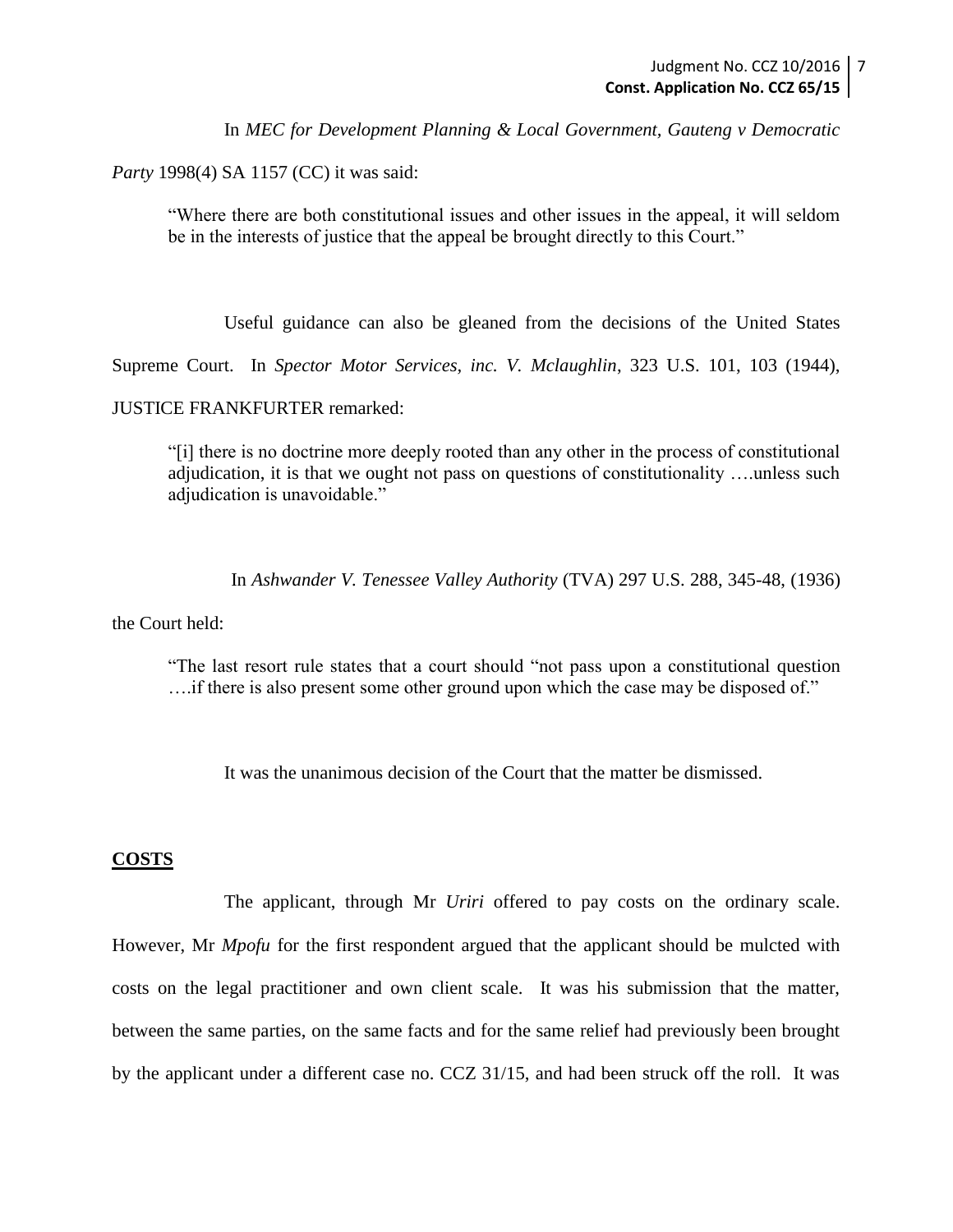Mr *Mpofu's* submission that the Court in that earlier case had highlighted the defects in the application to the applicant's legal practitioners. The same application has been brought with the same defects.

While it is rare for the Court to grant costs on a higher scale in constitutional matters, it is the unanimous view of the Court that the applicant's conduct justifies such an award of costs. The defects that afflicted the first application were not attended to. Just as was the case with the previous application it has not been shown in the founding affidavit how s 71(3) of the Constitution has been infringed. There is no doubt that the application should not have been brought to the Court.

## **CHIDYAUSIKU CJ:** I agree

**ZIYAMBI JCC:** I agree

**GWAUNZA JCC:** I agree

GOWORA JCC: I agree